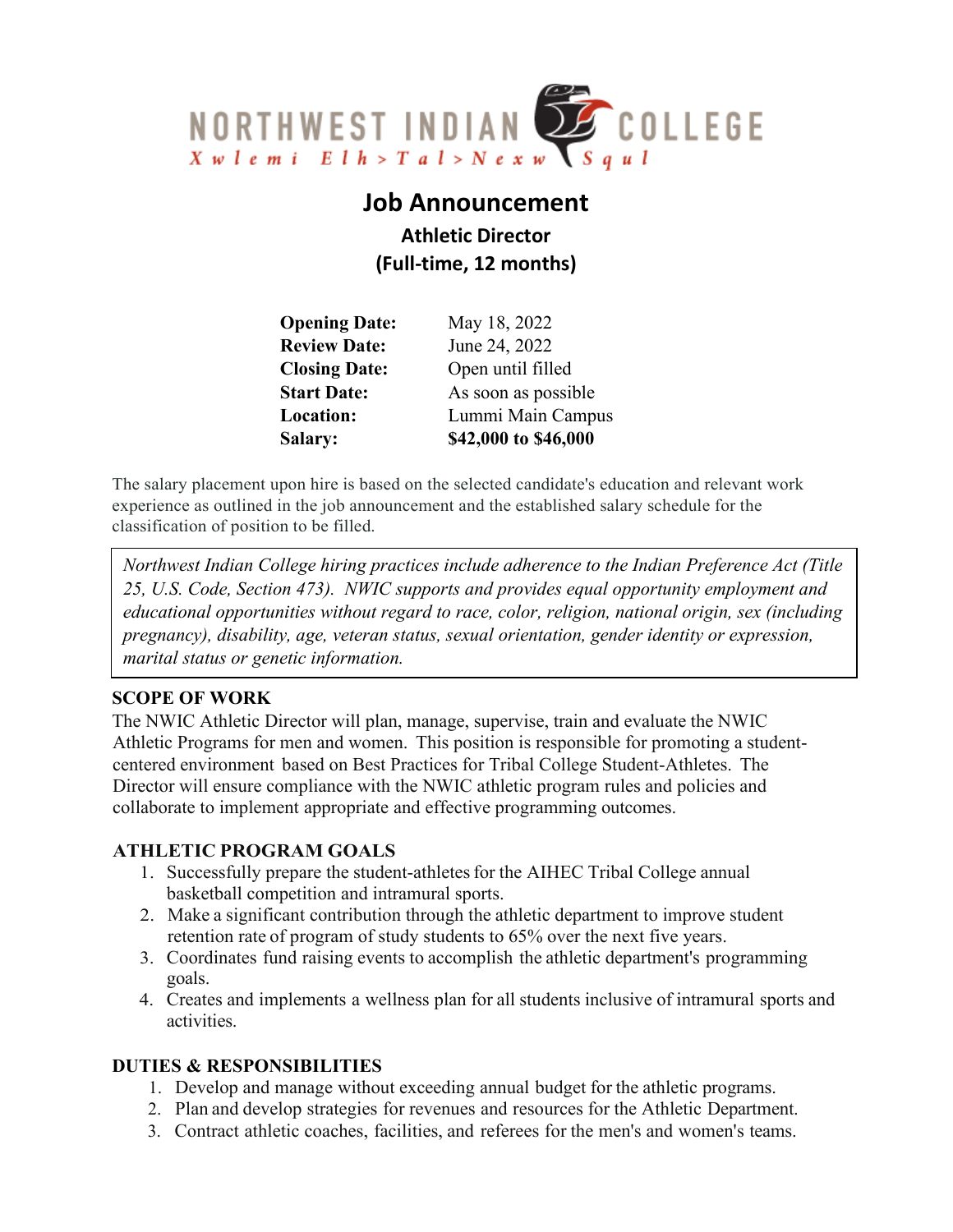- 4. Plan all practices, meetings, travel, and game day events.
- 5. Recruit student-athletes and maintain a high quality program.
- 6. Schedule games and quarterly athletic activities for men's and women's athletic programs
- 7. Secure officials and transportation necessary for program implementation.
- 8. Manage sports equipment and arrange for use of facilities
- 9. Coordinate fundraising activities including the NWIC Annual Athletic Golf Tournament.
- 10. Participate in the NWIC Retention Team efforts to increase the student retention rate.
- 11. Certify student eligibility and participation in athletics in accordance with established policies.
- 12. Discipline student athletes regarding infractions of team or College rules/policies.
- 13. Teach Physical Education courses quarterly.
- 14. Provide monthly and quarterly athletic reports to the Dean for Student Life.
- 15. Represent Northwest Indian College in a positive and professional manner, adhering to a drug and alcohol free lifestyle.
- 16. Other duties as assigned

## **SUPERVISOR RESPONSIBILITIES**

This position is responsible for hiring and supervising assistant coaches.

### **QUALIFICATIONS to perform the position successfully:**

### **Minimum Qualifications:**

- Bachelor's degree in related field
- 2 years' experience in a position working with students in a similar capacity
- Must have a thorough knowledge of NCAA rules and regulations
- Washington State Driver's license and NWIC insurability requirements
- Recruiting experience
- Ability to travel

### **Preferred Qualifications:**

- Master's Degree in related field
- Previous experience working in a Tribal College
- Previous experience working in native communities and with students
- Experience with first-generation college students

### **Knowledge, Skills and Abilities:**

- Strong interpersonal skills, specifically an ability to work well with all people
- Proven ability to work in a team environment to achieve strategic and departmental goals.
- Excellent written and oral communication
- Computer skills
- Skilled in organization, planning, coordinating to accomplish the reporting goals and the

### **APPLICATION PROCESS**

Interested individuals should submit the following application materials directly to the NWIC Human Resources Office only.